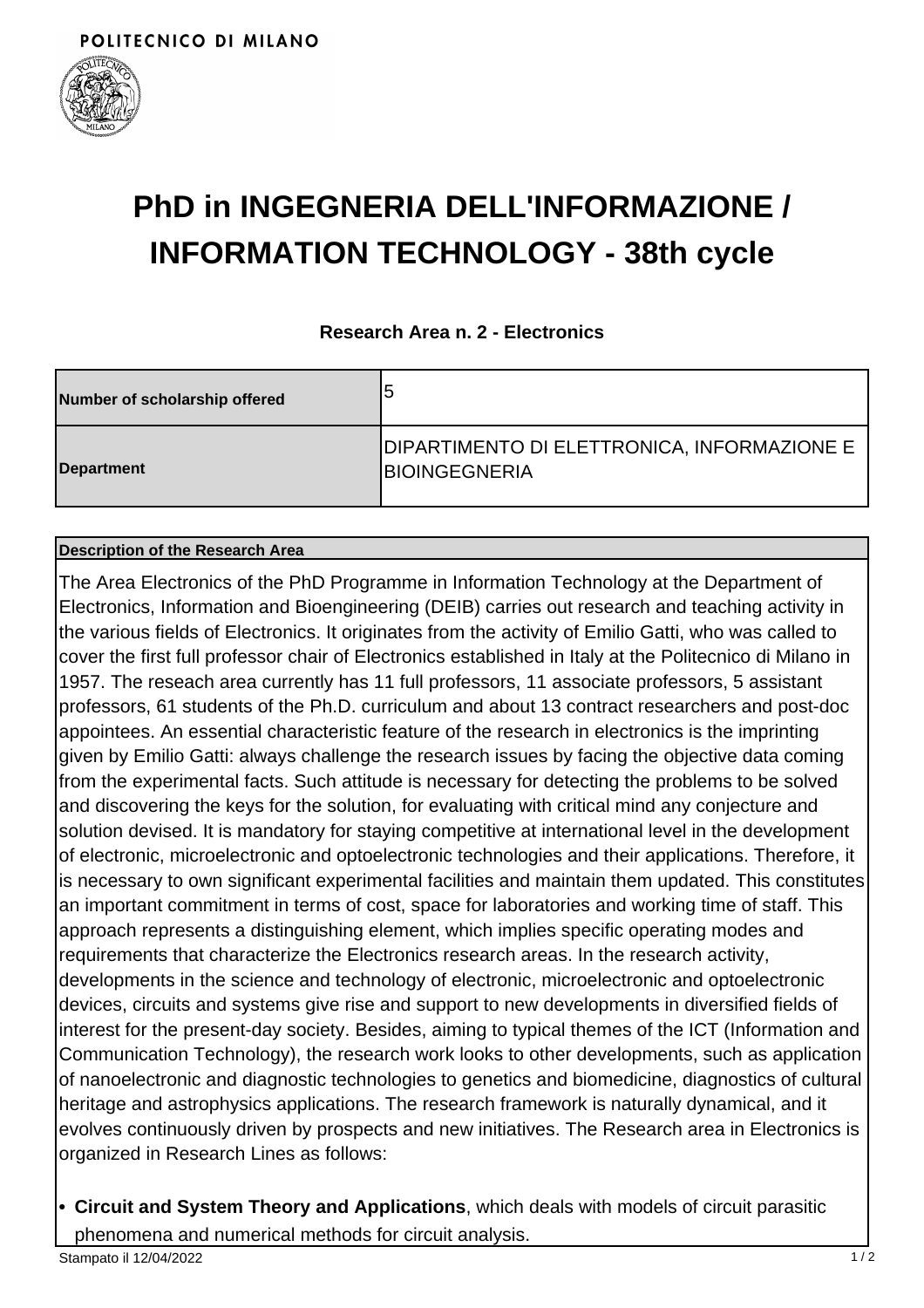## POLITECNICO DI MILANO



- **Sensors and Instrumentation**, which deals with the development of advanced detectors for optical and ionizing radiation and of the related electronic systems, addressing applications in various fields that range from life sciences to space research. **•**
- **Microelectronics and Emerging Technologies**, which is devoted to the design of integrated **•** circuits for radio-frequency transceivers and power management, the characterization and modelling of non-volatile memories, and the investigation of electronic properties at the nanoscale and organic semiconductor devices.

Research lines in Electronics share a service for fast PCB prototyping and ad-hoc instrumentation development, bonders and a wafer scriber for device/sample preparation, safety cabinets for chemical handling. In addition to the computer rooms dedicated to integrated circuits CAD and/or devices simulations, labs are dedicated to specific research lines.

Further information:

- Research at the DEIB Department: https://www.deib.polimi.it/eng/
- PhD Programme in Information Technology (IT PhD): https://dottoratoit.deib.polimi.it/
- Electronics Section at DEIB: https://www.deib.polimi.it/eng/electronics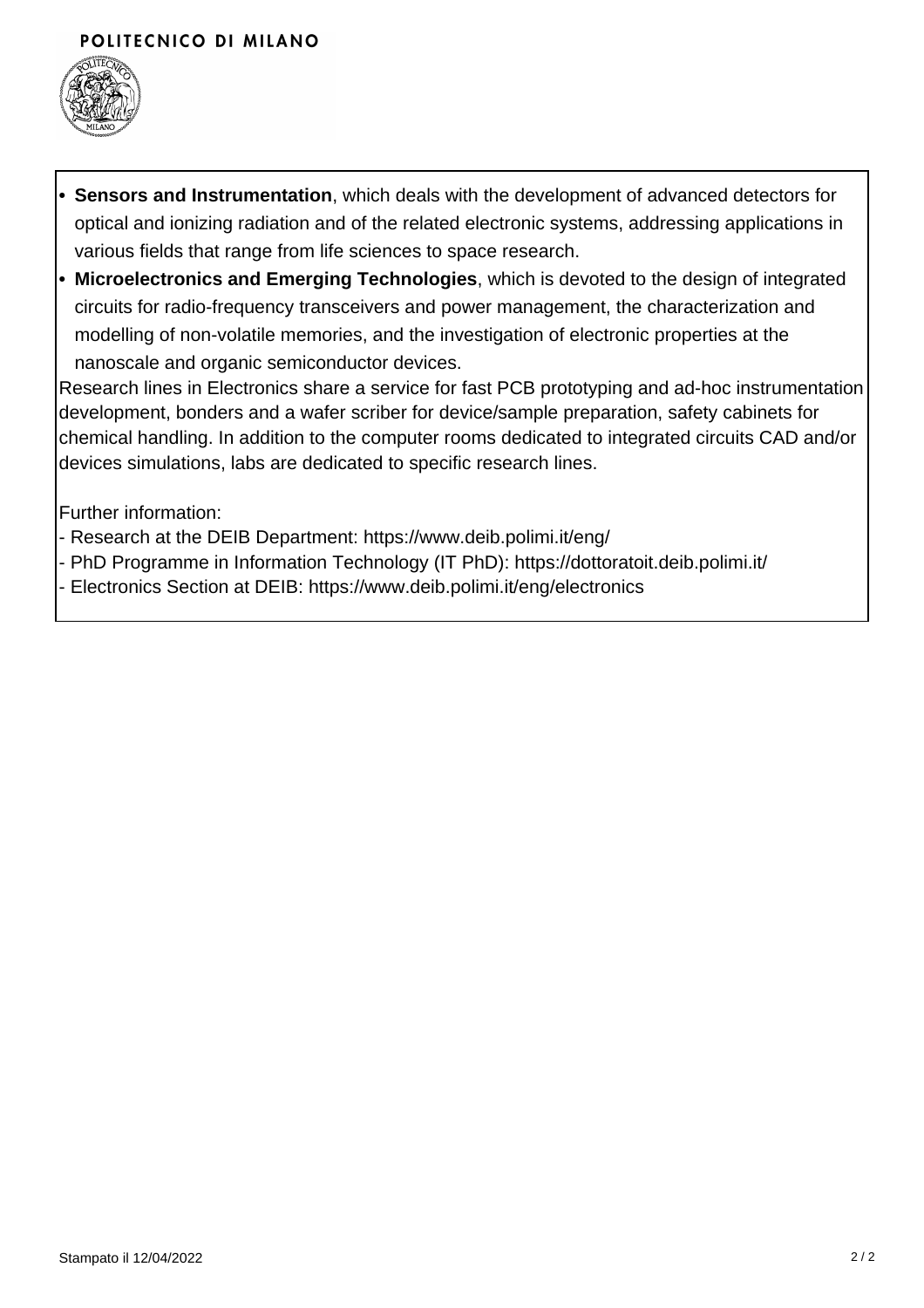

# **PhD in INGEGNERIA DELL'INFORMAZIONE / INFORMATION TECHNOLOGY - 38th cycle**

**Research Area n. 2 - Electronics**

# **OPEN SUBJECT Research Field: ELECTRONICS**

|                                                                                                                                                                                                                    | Monthly net income of PhDscholarship (max 36 months)                                                                                                                                                                                                                                                                                                                                                                                                                                                                                                                                                                                                                                      |  |  |
|--------------------------------------------------------------------------------------------------------------------------------------------------------------------------------------------------------------------|-------------------------------------------------------------------------------------------------------------------------------------------------------------------------------------------------------------------------------------------------------------------------------------------------------------------------------------------------------------------------------------------------------------------------------------------------------------------------------------------------------------------------------------------------------------------------------------------------------------------------------------------------------------------------------------------|--|--|
| € 1250.0<br>In case of a change of the welfare rates or of changes of the scholarship minimum amount from the Ministry of University and<br>Reasearch, during the three-year period, the amount could be modified. |                                                                                                                                                                                                                                                                                                                                                                                                                                                                                                                                                                                                                                                                                           |  |  |
| <b>Context of the research activity</b>                                                                                                                                                                            |                                                                                                                                                                                                                                                                                                                                                                                                                                                                                                                                                                                                                                                                                           |  |  |
| Motivation and objectives of the research<br>in this field                                                                                                                                                         | In the research activity, developments carried out in<br>electronic, microelectronic, and optoelectronic devices,<br>circuits, and systems find use in a variety of topics of<br>interest in today's society. Beside typical themes of the<br>ICT (Information and Communication Technology), the<br>research work looks to other developments, such as<br>application of nanoelectronic and diagnostic technologies<br>to genetics and biomedicine, diagnostics of cultural<br>heritage and analysis of materials. The research<br>framework is naturally dynamical and it evolves<br>continuously driven by prospects and new initiatives.<br>http://www.deib.polimi.it/eng/electronics |  |  |
| Methods and techniques that will be<br>developed and used to carry out the<br>research                                                                                                                             | The research is carried out typically within a research<br>group under the guidance of a supervisor. The activity is<br>frequently carried out in international collaborations as<br>well as in a interdisciplinary framework. Laboratory activity<br>is usually part of the research workplan.                                                                                                                                                                                                                                                                                                                                                                                           |  |  |
| <b>Educational objectives</b>                                                                                                                                                                                      | The doctoral program offers advanced training in the hot<br>topics explored by the scientific community and industry.<br>A period of study within one foreign research institution is<br>encouraged and financially supported by the doctoral<br>school.                                                                                                                                                                                                                                                                                                                                                                                                                                  |  |  |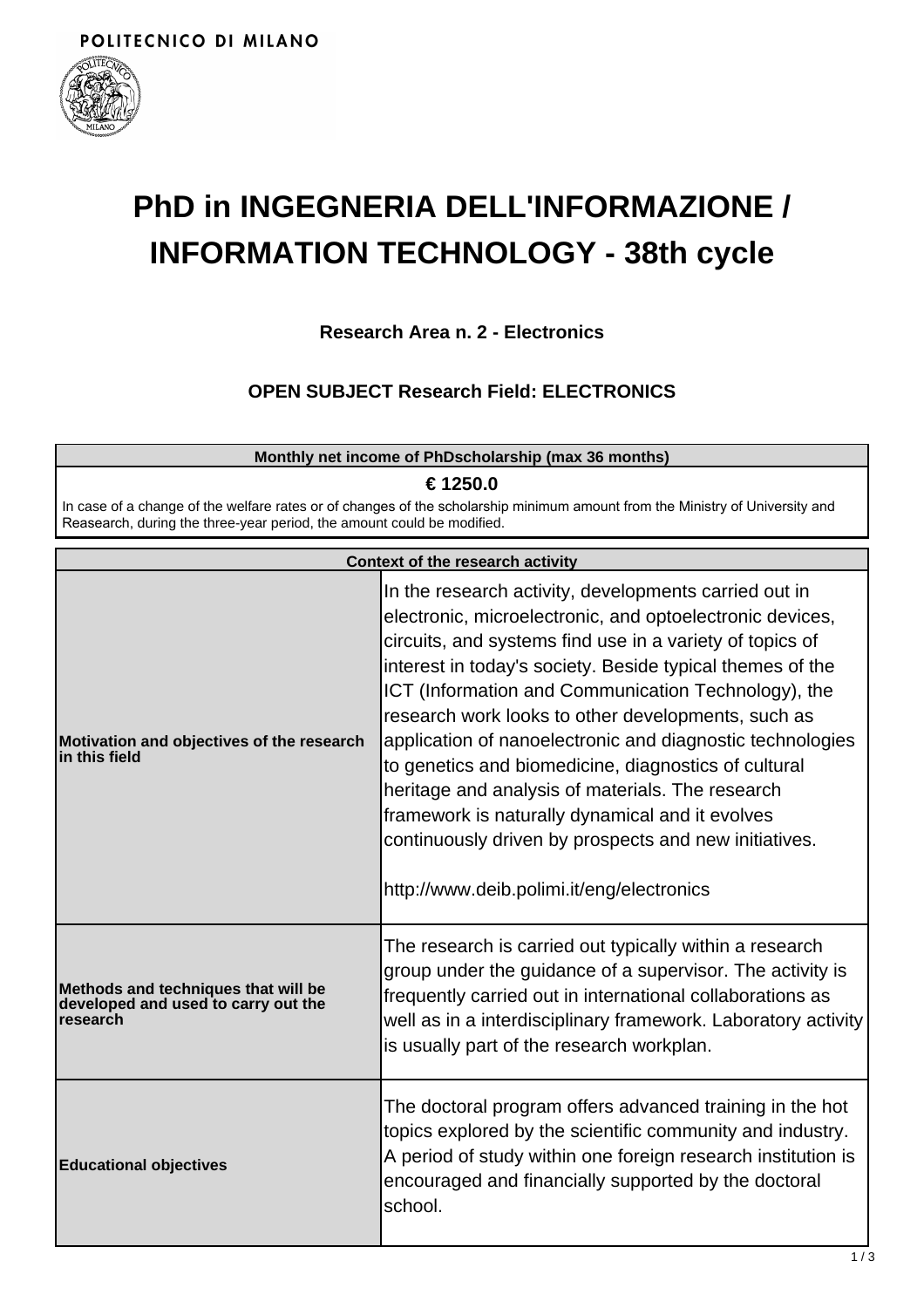

|                                   | http://dottoratoit.deib.polimi.it/                                                                                                                                                                           |
|-----------------------------------|--------------------------------------------------------------------------------------------------------------------------------------------------------------------------------------------------------------|
| Job opportunities                 | Careers in the leading electronics companies are<br> facilitated by the strong connection between the academic  <br>and industrial research. Post doc positions in the<br>university are frequently offered. |
| Composition of the research group | 11 Full Professors<br>11 Associated Professors<br>5 Assistant Professors<br>61 PhD Students                                                                                                                  |
| Name of the research directors    | Any faculty member can act as research director                                                                                                                                                              |

#### **Contacts**

Prof. Carlo Ettore Fiorini Coordinator of the Electronics area E-mail: carlo.fiorini@polimi.it Phone: +39 02 2399 3733 Web: http://www.deib.polimi.it/eng/people/details/194086

Prof. Angelo Geraci Vice-coordinator of the Ph.D. IT Programme for the Electronics area E-mail: angelo.geraci@polimi.it Phone: +39 02 2399 6095 Web: https://www.deib.polimi.it/eng/people/details/212366

Prof. Luigi Piroddi Coordinator of the Ph.D. IT Programme E-mail: luigi.piroddi@polimi.it Phone: +39 02 2399 3556 Web: https://www.deib.polimi.it/eng/people/details/318548

| Additional support - Financial aid per PhD student per year (gross amount) |                                                                   |                         |                             |  |
|----------------------------------------------------------------------------|-------------------------------------------------------------------|-------------------------|-----------------------------|--|
| <b>Housing - Foreign Students</b>                                          | 1st year                                                          | 2nd year                | 3rd year                    |  |
|                                                                            | $1500.0 \in$<br>per student                                       | 1000.0 €<br>per student | $1000.0 \in$<br>per student |  |
|                                                                            | max number of financial aid available: 2, given in order of merit |                         |                             |  |
| <b>Housing - Out-of-town residents</b><br>(more than 80Km out of Milano)   |                                                                   | --                      |                             |  |

#### **Scholarship Increase for a period abroad**